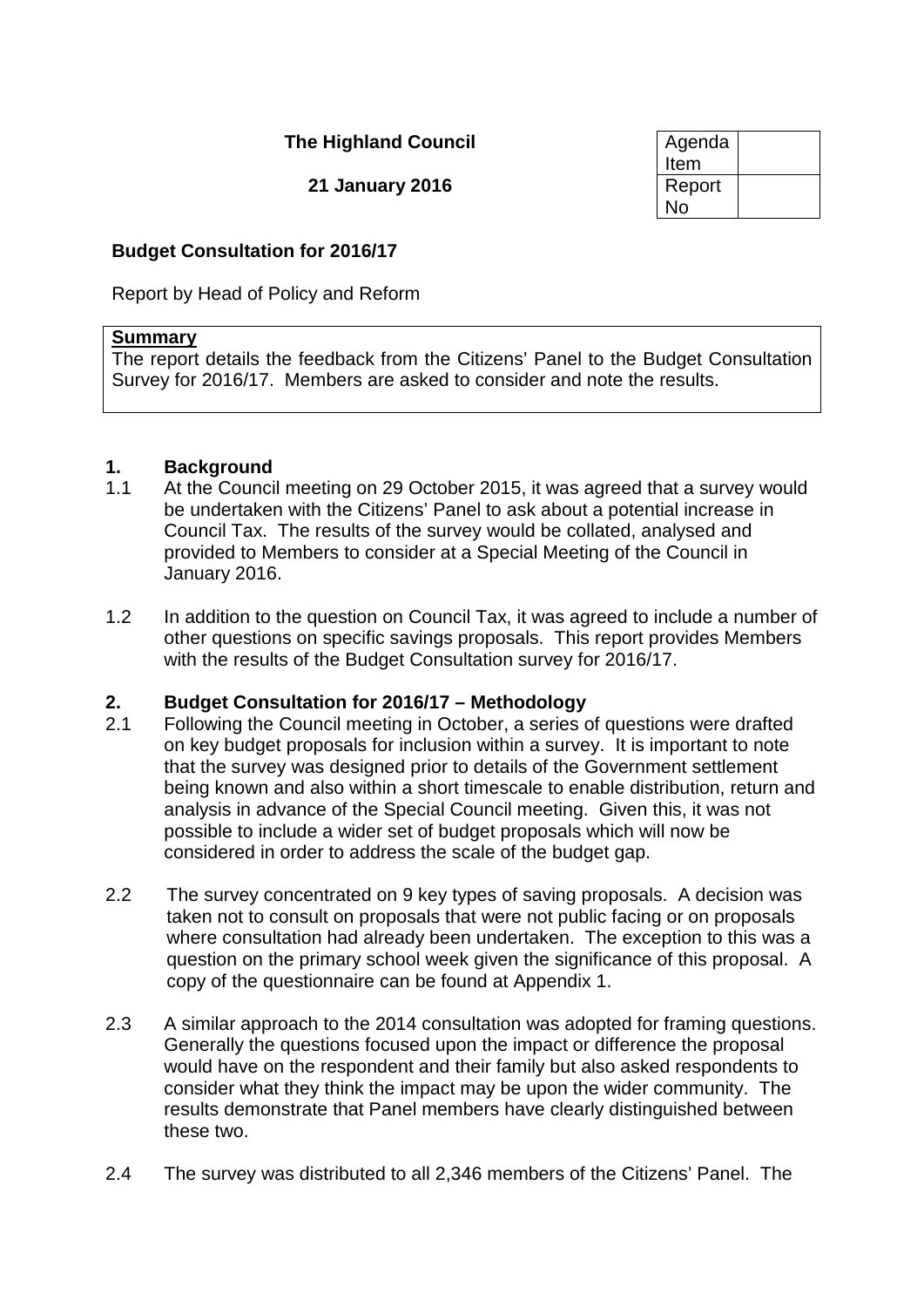panel were given three weeks to respond, with the deadline for responses the 21 December 2015. 1,043 responses were received – 459 electronically and 584 in paper – providing a response rate of 44%. This is line with the response rate received during the 2014 Budget Consultation. A profile of respondents can be found in Appendix 2.

2.5 As in previous years, we calculate the level of accuracy for the consultation in terms of confidence intervals. The normal confidence level used for surveys is 95% which means that taking into account the sample size, there would be a 95% chance that if the whole population responded then the answer would lie within a particular range. This does depend upon the percentage of the sample giving a particular answer – for example, the higher the percentage of people responding e.g. 90% to a question, the lower the range of confidence interval. For this survey, the confidence levels are detailed below. This means that there is a 95% chance that that the results will be within  $\pm 3.0\%$  of the result should half of respondents give a particular answer to a question.

| <b>Sample Size</b>                                                  | Percentage of the sample giving the<br>particular answer |         |         |  |
|---------------------------------------------------------------------|----------------------------------------------------------|---------|---------|--|
|                                                                     | 10%/90%                                                  | 30%/70% | 50%/50% |  |
| <b>Budget Consultation for</b><br>2016/17:<br>sample size $= 1,043$ | $+1.8$                                                   | $+2.8$  | $+3.0$  |  |

- 2.6 For many questions, the sample size is lower than 1,043 as not all respondents chose to answer every question. Some elected to answer only those relating to the impact upon them and their family, whilst others only responded regarding the potential impact on the wider community. The numbers that responded to each question are provided in the analysis, therefore the confidence margin increases slightly to a maximum of ±3.3%, where the number of respondents is 910.
- 2.7 When analysing the results of the consultation, consideration has been given to whether there are any particular differences in patterns of response depending upon gender, age, geography (rural/urban), disability and whether the respondent has children. The numbers for this are low and therefore cannot be said to be representative however they do provide Members with an indication of varying views. Where applicable, these are detailed within the results.
- 2.8 This report focuses on the feedback to the survey from the Citizens' Panel; however the survey was also open and available on the Council's website for individuals to respond to. 548 individuals elected to complete the survey, and whilst the results of this are helpful, Members should note that these cannot be said to be representative of the wider population. A summary of the feedback from the general survey can be found at Appendix 3 and the full report on the Council's website.
- 2.9 In addition to the survey, a series of Budget chats were held via Facebook during the Autumn. Chairs of Committees, Directors and Senior Officers took part in the chats, supported by Corporate Communications, during which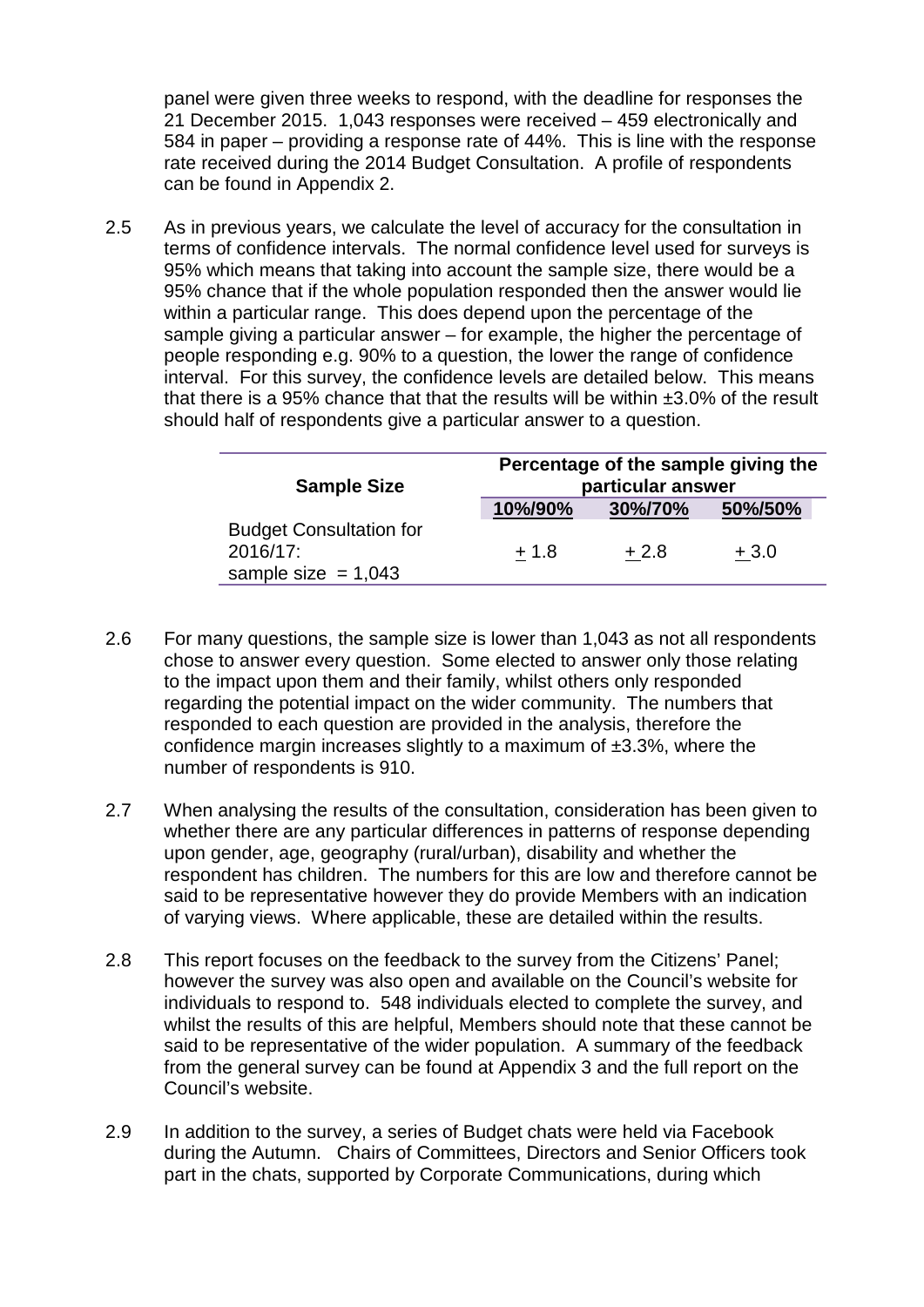members of the public were able to pose questions and respond to informal polls about particular topics. A summary of the feedback from this can be found at Appendix 4.

#### **3. Budget Consultation for 2016/17 – Feedback**

3.1 The following provides the detailed results of the Citizens' Panel Budget Consultation survey for 2016/17. The feedback is organised by service – specifically Community Services and Care and Learning – with separate sections on Council Tax and also on questions relating to the working week.

#### 3.2 **Council Tax**

- 3.2.1 It was agreed at a meeting of the Council on 29 October 2015, that the Citizens' Panel should be consulted regarding a potential increase in Council Tax. The current context was provided within the question including what a proposed increase could potentially generate, along with details of the potential Government penalty for increasing Council Tax.
- 3.2.2 The first question sought views on 2 potential percentage increases in Council Tax. Panel members were first asked to indicate were they in favour of a 5% increase in Council Tax and secondly whether they were in favour of a 10% increase. The results can be found in Table 1 below. 61.6% of respondents reported they were in favour of a 5% increase in Council Tax and 29% in favour when asked about a 10% increase. Disabled respondents were slightly less supportive of a 5% increase in Council tax.

|            | 5%           | 10%          |
|------------|--------------|--------------|
|            | Increase (%) | Increase (%) |
| Yes        | 61.6%        | 29.0%        |
| No         | 30.8%        | 62.3%        |
| Don't Know | 7.6%         | 8.7%         |
|            | N=962        | N=913        |

#### *Table 1: Increasing Council Tax – Citizens' Panel Feedback*

3.2.3 The Panel were also asked if there was a different additional percentage they would be prepared to pay. 15% of respondents indicated that there was. 29% of this group indicated they would be prepared to pay between a 1 and 5% increase, 29% between a 5 and 10% increase and 19% between a 10 and 15% increase. A small number of respondents reported they would be willing to pay between a 15 and 30% increase whilst others indicated any increase should be linked to inflation.

## **3.3 Community Services Proposals**

3.3.1 A series of questions were asked in this year's survey about a range of Community Services proposals. The feedback to each of these is outlined below.

## 3.3.2 *Play areas*

The survey asked about a proposal to stop maintaining around half of play areas in Highland, by either giving them to community groups to run or closing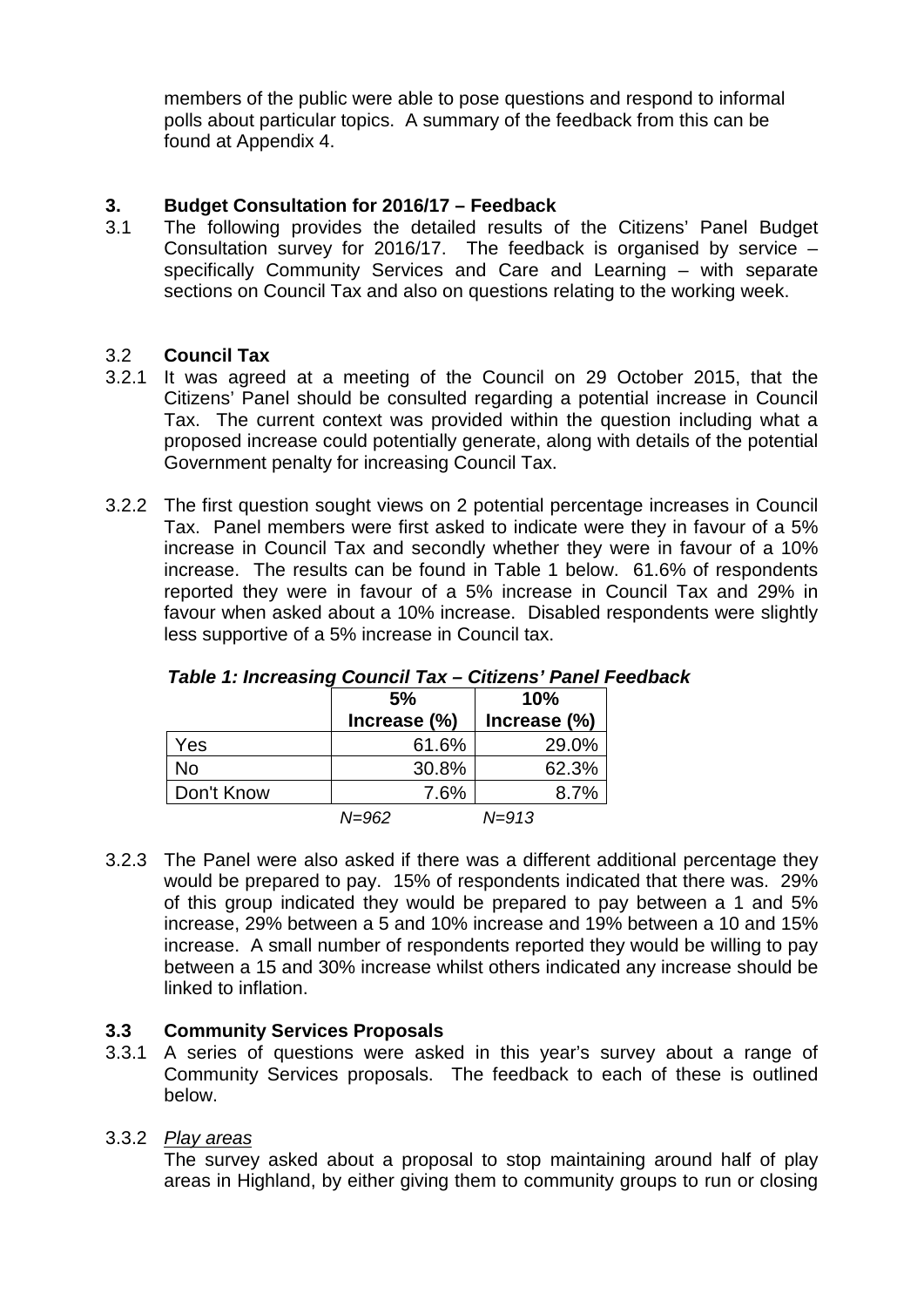them. The play areas impacted would be on small residential sites, attached to housing estates or reasonably close to another play area. Panel members were asked what the impact of this would be on them and their family and also on the wider community.

3.3.3 Table 2 shows that 64% of respondents indicated that the proposal *would make no difference* to them. Individuals with school aged children were more likely to indicate that the proposal *could cause some difficulty* and *would cause significant difficulty* to them and their family. Disabled respondents were more likely to indicate that the proposal could be *a change for the better* or *may be a helpful change.* When asked about the wider community, respondents were more likely to identify potential impact, with 41% indicating that it *could cause some difficulty* and a further 15% that it *would cause significant difficulty.* 

| Difference to you and your<br>family | $\frac{0}{0}$ | Difference to the wider<br>community | $\frac{0}{0}$ |
|--------------------------------------|---------------|--------------------------------------|---------------|
| A change for the better              |               | 7.3%   A change for the better       | 11.3%         |
| May be a helpful change              |               | 10.7%   May be a helpful change      | 25.1%         |
| Would make no difference             |               | 64.0%   Would make no difference     | 8.1%          |
| Could cause some difficulty          |               | 12.7%   Could cause some difficulty  | 41.0%         |
| Would cause significant              |               | Would cause significant              |               |
| difficulty                           | 5.3%          | difficulty                           | 14.5%         |
| $N = 983$                            |               | $N = 1005$                           |               |

*Table 2: Play Areas – Citizens' Panel Feedback*

- 3.3.4 The survey also asked whether people would be interested in being part of a group taking on and running play areas within their area. 13% indicated that they would be interested. Respondents with children and those in age groups 25-44, were more likely to indicate that they would be willing to be involved in a group taking on and running play areas. Men were slightly more likely than women to indicate they would be involved in a local group.
	- 3.4.5 *Recycling*

The survey asked about a proposal to close 5 rural recycling centres where there are low levels of waste. Panel members were asked for their views on the difference this would make to them and their family and also to the wider community.

3.4.6 52% of respondents reported that the proposal *would make no difference* to them. A further 26% expressed some concern that it *could cause some difficulty.* Respondents living in rural communities were more likely to indicate that the proposal could have an impact on them. A third of respondents from rural areas noted that this proposal *could cause some difficulty* to them or their family compared to only 10% from respondents living in urban areas. When considering the impact upon the wider community, 53% of respondents noted that the proposal *could cause some difficulty* and a further fifth that it *would cause significant difficulty.* Rural respondents were more likely to indicate that the proposal *would cause significant difficulty.*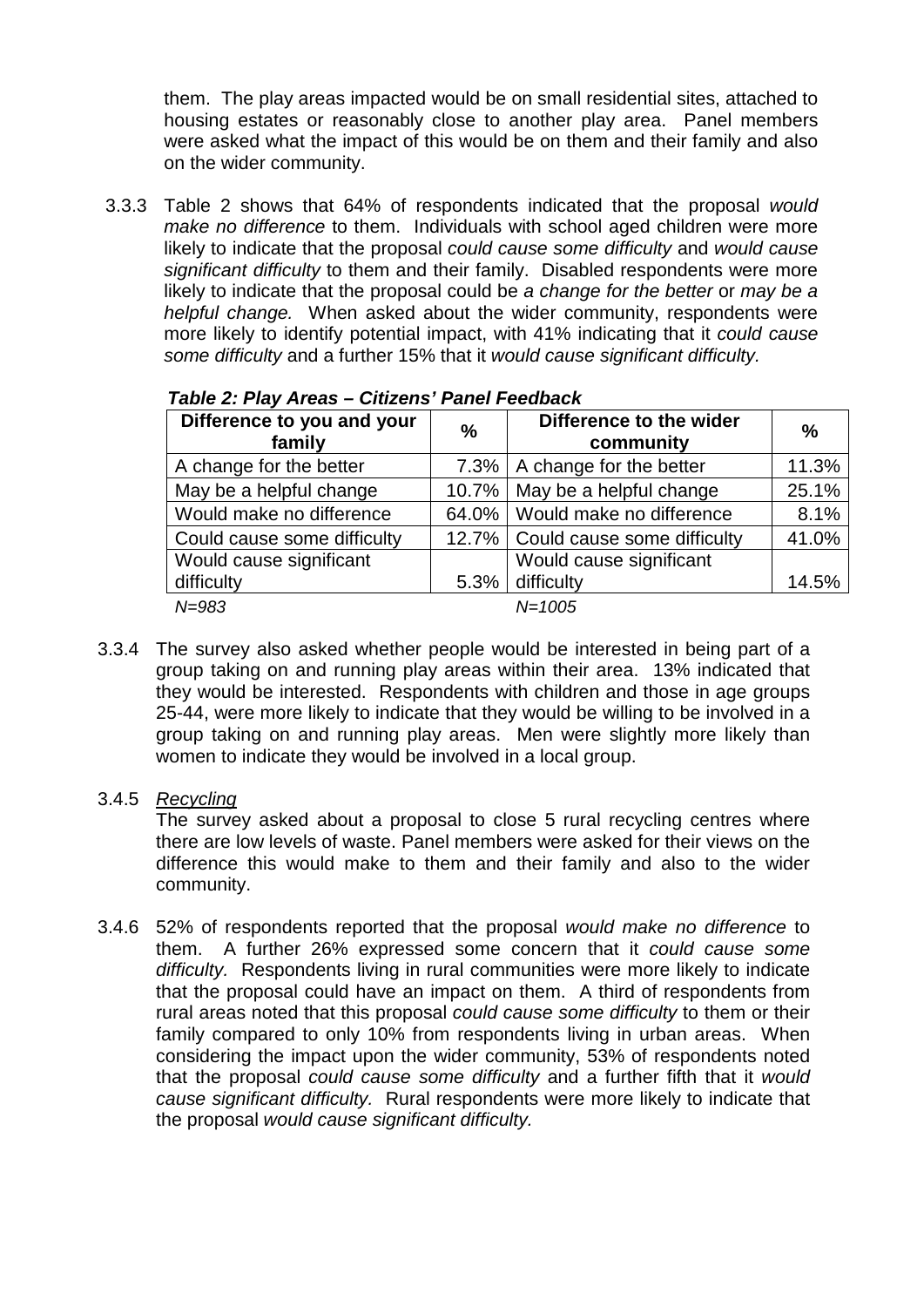| Difference to you and your<br>family | $\frac{0}{0}$ | Difference to the wider<br>community | $\frac{0}{0}$ |
|--------------------------------------|---------------|--------------------------------------|---------------|
| May be a helpful change              |               | 10.1%   May be a helpful change      | 14.8%         |
| Would make no difference             |               | 51.6%   Would make no difference     | 11.1%         |
| Could cause some difficulty          |               | 26.4%   Could cause some difficulty  | 52.7%         |
| Would cause significant              |               | Would cause significant              |               |
| difficulty                           | $11.9\%$      | difficulty                           | 21.4%         |
| $N = 986$                            |               | $N = 1003$                           |               |

# *Table 3: Recycling – Citizens' Panel Feedback*

#### 3.4.7 *Burials*

A further proposal contained within the consultation was one to extend internment times from 3-4 to 7 days. The proposal notes that people would still be able to request to be interred within 3 to 4 days for religious or cultural reasons. The panel were asked about what difference this would make to them and their family and to the wider community.

3.4.8 72% of respondents indicated that the proposal *would make no difference* to them or their family. Just over half of individuals responding (53%) also reported that the proposal *would make no difference* to the wider community and a further third indicated that the proposal *could cause some difficulty.* 

| Difference to you and your<br>family | $\frac{0}{0}$ | Difference to the wider<br>community | $\frac{0}{0}$ |
|--------------------------------------|---------------|--------------------------------------|---------------|
| Would make no difference             |               | 71.6%   Would make no difference     | 53.4%         |
| Could cause some difficulty          |               | 20.1%   Could cause some difficulty  | 33.8%         |
| Would cause significant              |               | Would cause significant              |               |
| difficulty                           | 8.2%          | difficulty                           | 12.8%         |

#### *Table 4: Burials – Citizens' Panel Feedback*

*N=983 not 100% due to rounding N=988*

## **3.4 Care and Learning Proposals**

A series of questions were asked in this year's survey about a range of Care and Learning proposals. The feedback from these is outlined below.

#### 3.4.1 *Secondary Staffing*

The survey asked about the potential impact of a 1% reduction in secondary school staffing. This would be in addition to a 1% saving which has already been agreed, and would equate to around 15 full time staff. The panel were asked what difference this would have on them and their family and also upon the wider community. The feedback is outlined in table 5 below.

3.4.2 68% of respondents noted that this proposal would make no difference to them or their family. When considering individuals with school aged children, just under three quarters (71%) indicated that the proposal *could cause some difficulty* or *would cause significant difficulty.*

When considering the impact on the wider community, 47% of respondents indicated the proposal *could cause some difficulty* and a further 26% that it *would cause significant difficulty.* Respondents with school aged children were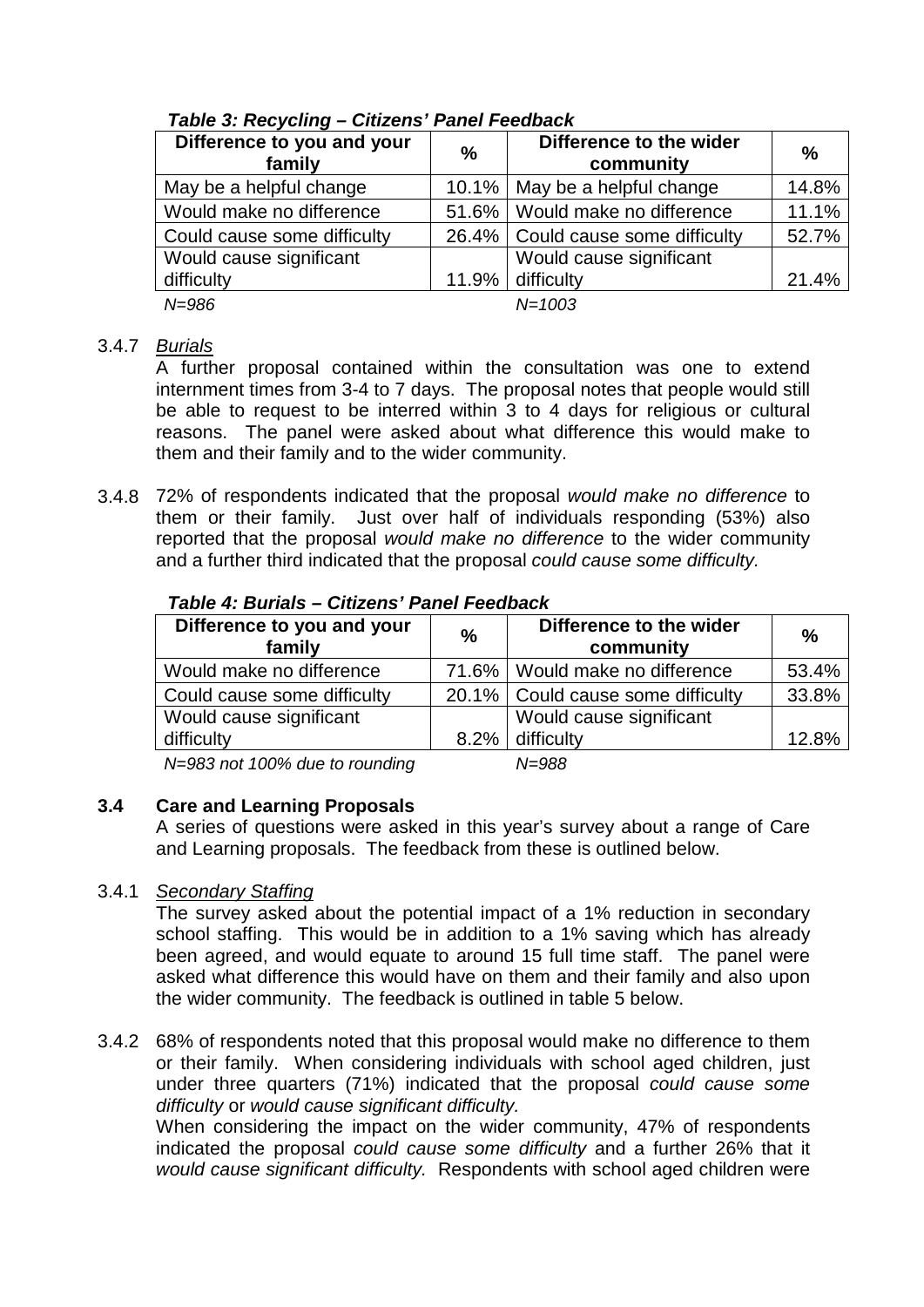more likely to report that the proposal could or would cause some or significant difficulty to the wider community.

| Difference to you and your<br>family | $\frac{0}{0}$ | Difference to the wider<br>community | $\%$  |
|--------------------------------------|---------------|--------------------------------------|-------|
| May be a helpful change              | $6.6\%$       | May be a helpful change              | 20.4% |
| Would make no difference             |               | 68.4%   Would make no difference     | 7.2%  |
| Could cause some difficulty          |               | 16.2%   Could cause some difficulty  | 46.6% |
| Would cause significant              |               | Would cause significant              |       |
| difficulty                           | 8.8%          | difficulty                           | 25.8% |
| $N = 965$                            |               | $N = 1009$                           |       |

*Table 5: Reducing Secondary Staffing by 1% - Citizens' Panel Feedback*

#### 3.4.3 *Music Tuition*

The survey sought views on reducing the overall budget for music tuition by 10%. The majority of respondents, 75%, indicated that the proposal *would make no difference* to them or their family. Respondents with school aged children were more likely to indicate that the proposal *could cause some difficulty* or *would cause significant difficulty.*

When considering the impact on the wider community, just under half of all respondents reported that the proposal *could cause some difficulty* and a further 15% that it *would cause significant difficulty.*

#### *Table 6: Music Tuition – Citizens' Panel Feedback*

| Difference to you and your<br>family | $\frac{0}{0}$ | Difference to the wider<br>community | $\%$  |
|--------------------------------------|---------------|--------------------------------------|-------|
| May be a helpful change              |               | 10.1%   May be a helpful change      | 24.2% |
| Would make no difference             |               | 74.6%   Would make no difference     | 14.1% |
| Could cause some difficulty          |               | 10.0%   Could cause some difficulty  | 46.6% |
| Would cause significant              |               | Would cause significant              |       |
| difficulty                           | 5.2%          | difficulty                           | 15.0% |
|                                      |               |                                      |       |

*N=966 not 100% due to rounding N=998 not 100% due to rounding*

## 3.4.4 *School Crossing Patrollers*

The survey asked about proposed changes to safety measures in getting children to school. It is proposed to remove school crossing patrollers over three years in light of the introduction of safer routes to school, new road crossings and traffic calming. Panel members were asked about the impact this could have on them and their family and the wider community.

3.4.5 The majority of respondents indicated that the proposal *would make no difference* to them or their family.

However, when asked about the impact on the wider community, 43% noted that the proposal *could cause some difficulty* and a further 35% that it *would cause significant difficulty.*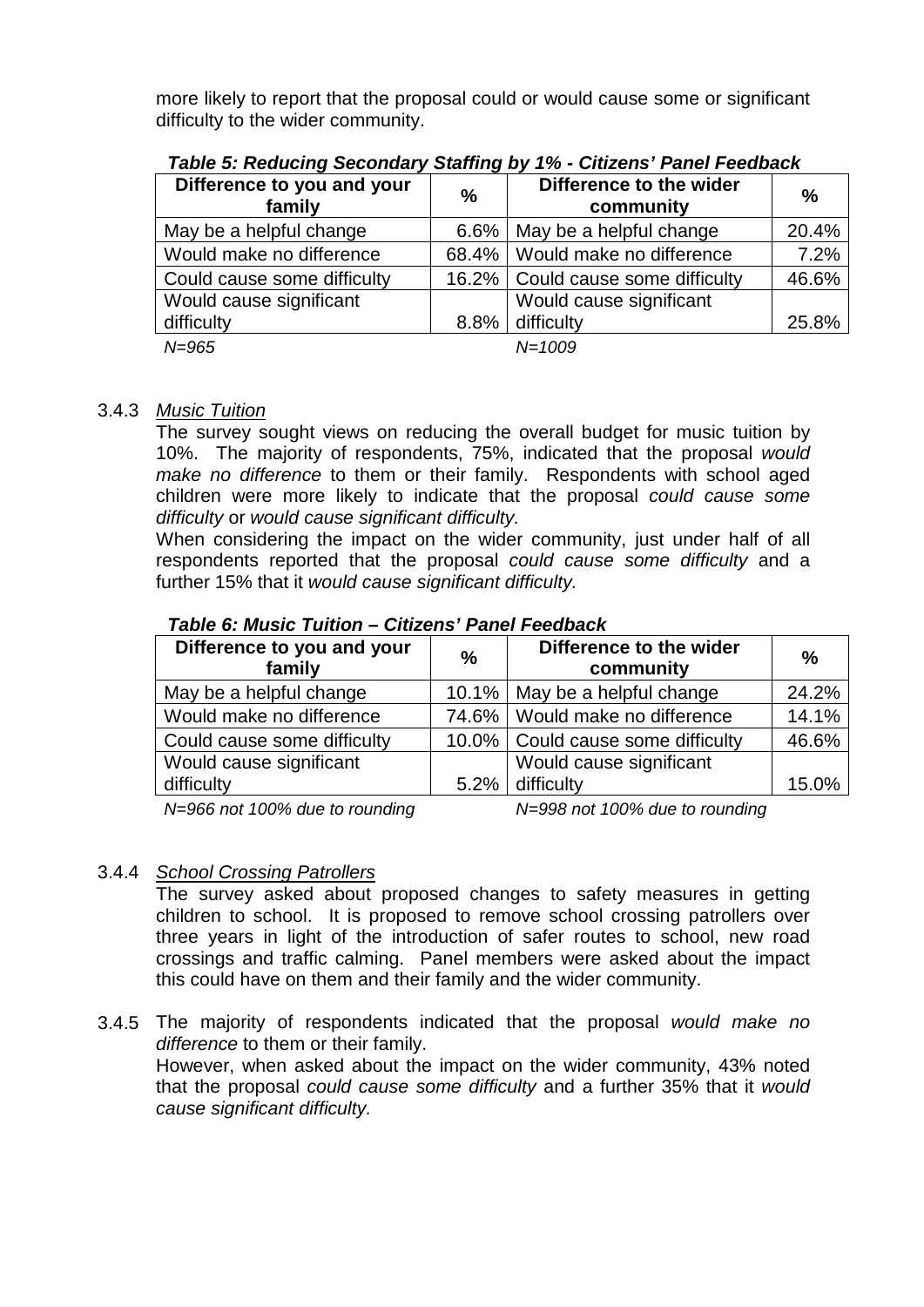| Difference to you and your<br>family | $\frac{0}{0}$ | Difference to the wider<br>community | $\frac{0}{0}$ |
|--------------------------------------|---------------|--------------------------------------|---------------|
| A change for the better              | $3.9\%$       | A change for the better              | 5.8%          |
| May be a helpful change              | 4.9%          | May be a helpful change              | 8.2%          |
| Would make no difference             |               | 72.6%   Would make no difference     | 8.7%          |
| Could cause some difficulty          | $9.4\%$       | Could cause some difficulty          | 42.7%         |
| Would cause significant              |               | Would cause significant              |               |
| difficulty                           | 9.2%          | difficulty                           | 34.6%         |
| $N = 971$                            |               | $N = 1002$                           |               |

*Table 7: School Crossing Patrollers – Citizens' Panel Feedback*

- 3.4.6 The survey also asked about whether people would be willing to be involved in safer routes to school within their community. 13% of respondents indicated that they would be willing to be involved. Respondents with school aged children (23%) and from age groups 16-44, were more likely to indicate they would be involved.
- 3.4.7 *Community Support Services*

Panel members were asked about proposed changes to services for children such as befriending, mentoring and peer support provided by third sector and community groups. It was noted that children with high levels of need would still receive the support required. The survey asked for views on reducing the budget by 6%, 10% or removing the budget entirely.

3.4.8 45% of respondents indicated that they would agree or strongly agree with a 6% reduction in the community support services budget. Respondents were less supportive of the proposal to reduce the budget by 10% or to remove it entirely; with 53% disagreeing or strongly disagreeing to reduce the budget by 10% and 71% to removing it entirely.

|                            | 6%                   | 10%                  | <b>Remove the</b> |
|----------------------------|----------------------|----------------------|-------------------|
|                            | <b>Reduction (%)</b> | <b>Reduction (%)</b> | Budget (%)        |
| <b>Strongly Agree</b>      | 10.9%                | 8.8%                 | 7.3%              |
| Agree                      | 34.0%                | 15.4%                | 7.4%              |
| Neither Agree nor Disagree | 22.9%                | 23.1%                | 15.1%             |
| <b>Disagree</b>            | 16.8%                | 26.8%                | 22.9%             |
| <b>Strongly Disagree</b>   | 15.3%                | 25.9%                | 47.5%             |
|                            | N=933 not 100%       | N910                 | N=910 not 100%    |

*Table 8: Reduction in Community Support Services*

*due to rounding*

*due to rounding*

- 3.4.9 Further to the question on community support services, respondents were also asked about the potential impact upon them and their family and the wider community if this budget was reduced.
- 3.4.10 84% indicated that such a reduction *would make no difference* to them or their family.

However, when considering the impact on the wider community, 57% reported that it *could cause some difficulty* and a quarter that it *would cause significant difficulty.*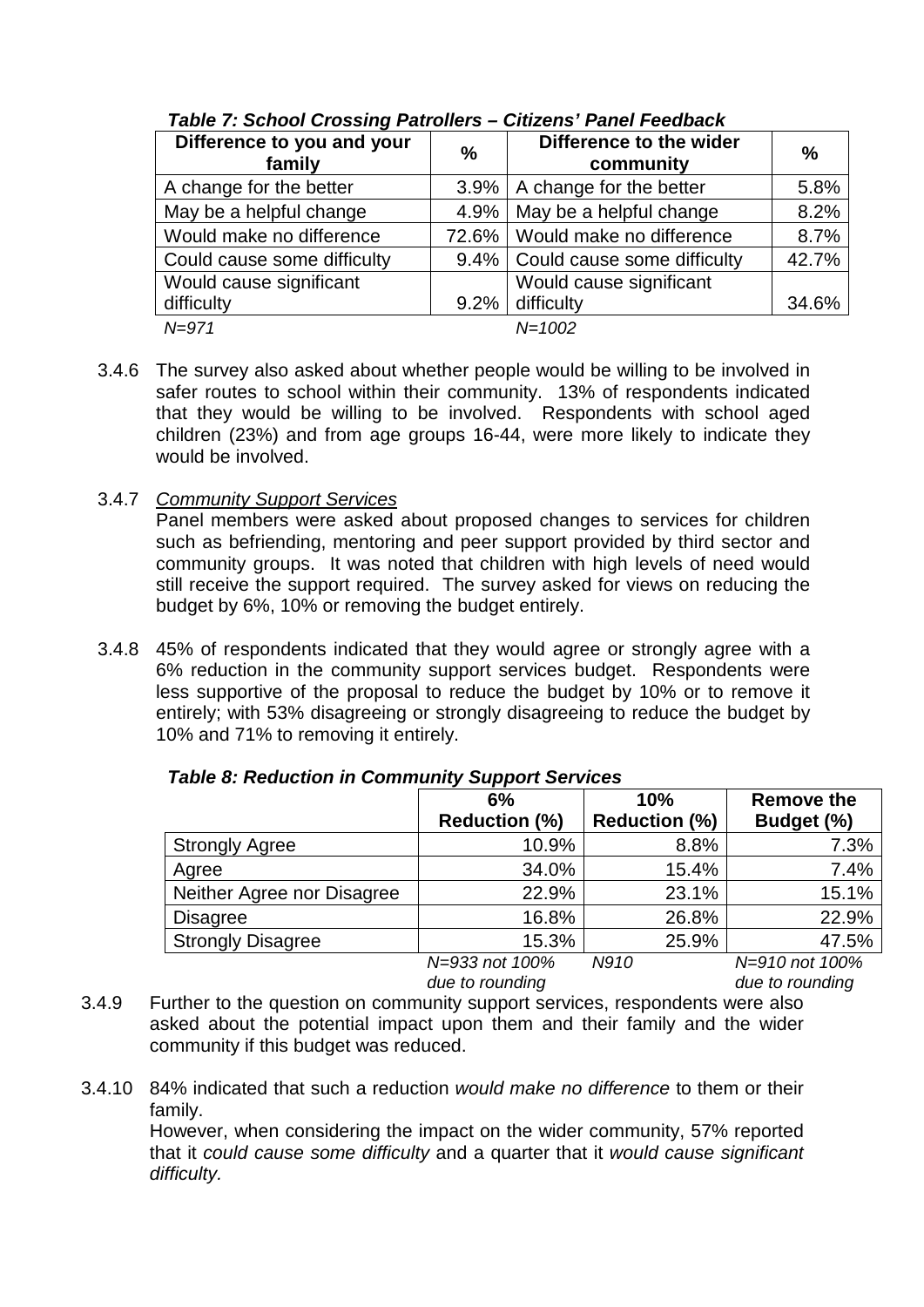| Difference to you and your<br>family | $\frac{0}{0}$ | Difference to the wider<br>community | $\%$  |
|--------------------------------------|---------------|--------------------------------------|-------|
| May be a helpful change              |               | 3.4%   May be a helpful change       | 7.3%  |
| Would make no difference             |               | 84.4%   Would make no difference     | 10.5% |
| Could cause some difficulty          |               | 8.2%   Could cause some difficulty   | 57.3% |
| Would cause significant              |               | Would cause significant              |       |
| difficulty                           | $3.9\%$       | difficulty                           | 25.0% |
|                                      |               | $\cdots$                             |       |

*Table 9: Impact of a Reduction in Community Support Services – Citizens' Panel Feedback*

*N=958 not 100% due to rounding N=986 not 100% due to rounding*

#### **3.5 The Working Week**

The survey asked for views on 2 questions relating to changing the working week for most Council staff and also reducing the primary school week.

- 3.5.1 The first of these questions detailed the proposal to reduce the standard working week to 4.5 days for most Council staff. It asked for views on the difference this would make to the respondent and their family as well as the wider community.
- 3.5.2 Just under 60% of respondents indicated that the proposal to change the Council's working week would make no difference to them or their family. The Panel were more divided about the impact upon the wider community with a third reporting that it *could cause some difficulty* however a further 43% indicated that it was either a *change for the better* or that it *may be a helpful change.* Respondents with school aged children were slightly more likely to indicate that the proposal *could cause some difficulty* or *would cause some difficulty* both to them and their family and the wider community.

| Difference to you and your<br>family | $\%$     | Difference to the wider<br>community | $\frac{0}{0}$ |
|--------------------------------------|----------|--------------------------------------|---------------|
| A change for the better              |          | 11.4%   A change for the better      | 14.5%         |
| May be a helpful change              | $15.9\%$ | May be a helpful change              | 28.1%         |
| Would make no difference             |          | 59.5%   Would make no difference     | 15.0%         |
| Could cause some difficulty          |          | 9.5%   Could cause some difficulty   | 34.1%         |
| Would cause significant              |          | Would cause significant              |               |
| difficulty                           | 3.7%     | difficulty                           | 8.3%          |
| $N = 986$                            |          | $N = 1008$                           |               |

*Table 10: Changing the Working Week – Citizens' Panel Feedback*

- 3.5.3 The survey also sought views on changing the primary school week from 25 to 22.5 hours for primary 4-7 pupils. The panel were asked what difference this would make to them and their family and also to the wider community.
- 3.5.4 63% of respondents reported that this change would have no impact upon them or their family. Panel members with school aged children were more likely to indicate that the proposal could have a negative impact upon them, with just fewer than 50% reporting that the proposal *could cause some difficulty*  or *would cause significant difficulty.*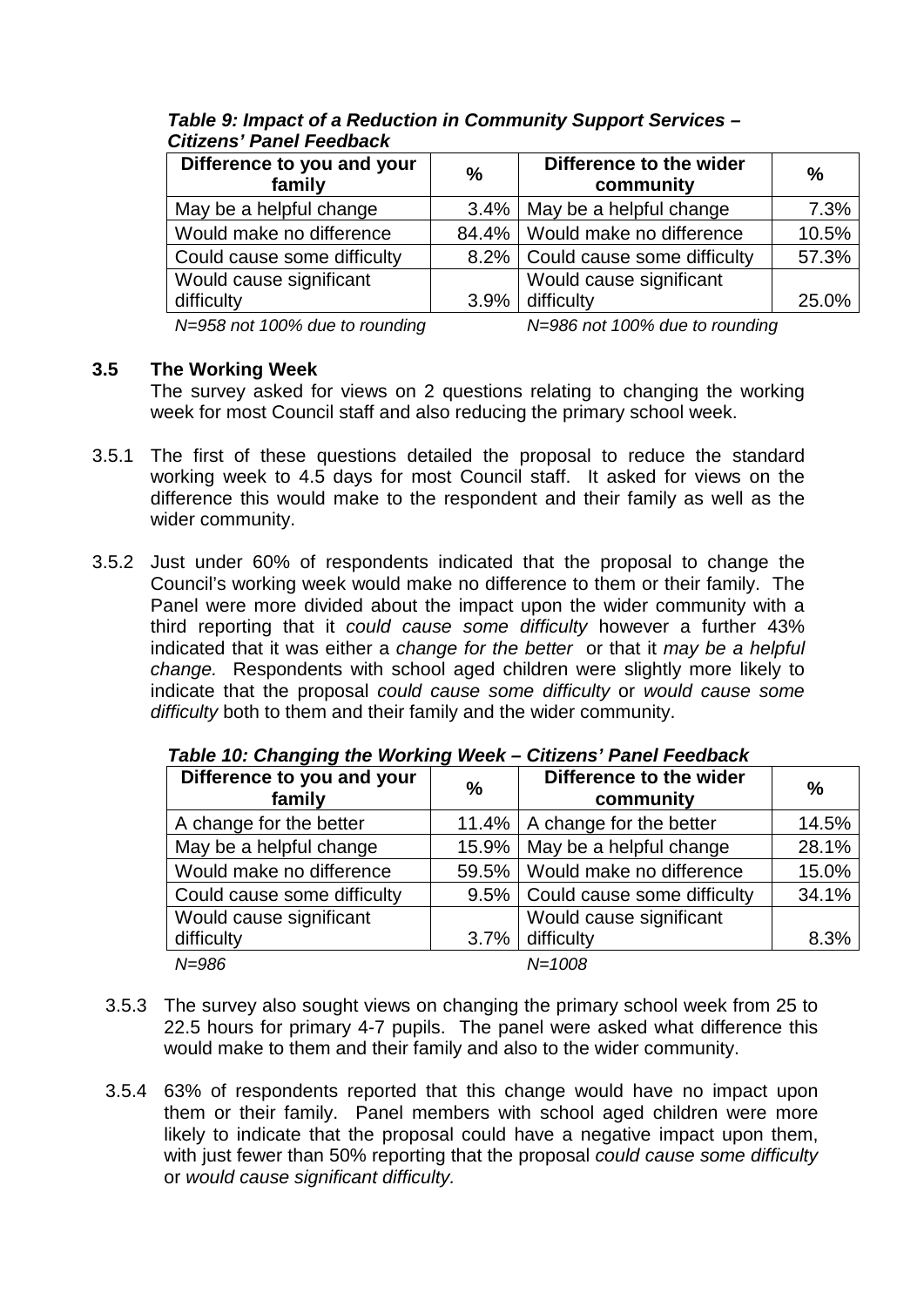Although overall feedback suggested limited individual impact, when asked about the impact on the wider community, 43% of respondents indicated that the proposal *could cause some difficulty* and a further quarter that it *would cause significant difficulty.*

| Table TT. Guanging the Frimary School Week – Guizens Fanel Feedback |         |                                      |               |
|---------------------------------------------------------------------|---------|--------------------------------------|---------------|
| Difference to you and your<br>family                                | $\%$    | Difference to the wider<br>community | $\frac{0}{0}$ |
| A change for the better                                             | 8.5%    | A change for the better              | 10.9%         |
| May be a helpful change                                             | $8.3\%$ | May be a helpful change              | 16.1%         |
| Would make no difference                                            |         | 63.2%   Would make no difference     | 5.2%          |
| Could cause some difficulty                                         |         | 9.9%   Could cause some difficulty   | 42.7%         |
| Would cause significant                                             |         | Would cause significant              |               |
| difficulty                                                          | 10.1%   | difficulty                           | 25.2%         |
| NLOCO                                                               |         | $MLOOA$ pot 100% due to rounding     |               |

*Table 11: Changing the Primary School Week – Citizens' Panel Feedback*

*N=968 N=994 not 100% due to rounding*

# **3.6 Additional Comments**

- 3.6.1 The final question in the survey asked respondents for any additional ideas that they may have for savings. The ideas for additional savings can be grouped into several key areas: Management, Staffing and Councillors; Efficiency and Improved Ways of Working; Community Involvement; Education; Community Services; and Income Generation.
- 3.6.2 Management, Staffing and Councillors: management reduction, both in numbers and pay were commented on, as were certain jobs. A more general sense of scrutinising the work done and efficiency, both through employees and Councillors was given. Wages, expenses, numbers and hospitality for Councillors were suggested as areas for reduction. Travel and, relatedly, technology such as videoconferencing were also discussed here.
- 3.6.3 Efficiency and Improved Ways of Working: offices, heating and lighting were seen as areas for saving, with some seeing renewables as income generators. Comments were also made surrounding reducing streetlights or using LEDs. Equipment maintenance and greater collaboration between services and within the public sector was also commented on.
- 3.6.4 Community Involvement: greater community involvement to deliver community based services was generally commented on, with incentives seen by some as important to encourage. Community councils were seen as a vehicle for this by some, although others questioned their current form.
- 3.6.5 Education: on education, a number saw a 4 rather than 4.5 day week as beneficial. Some respondents see a move 'back to basics' as key. School transport was discussed by some as an area for potential savings, as was stopping P1-3 free school meals. In relation to the proposal on crossing patrollers, some comments were received that suggested incentivising volunteers to undertake this role. Reducing investment in Gaelic education and in the language more generally was also seen as an area for potential savings.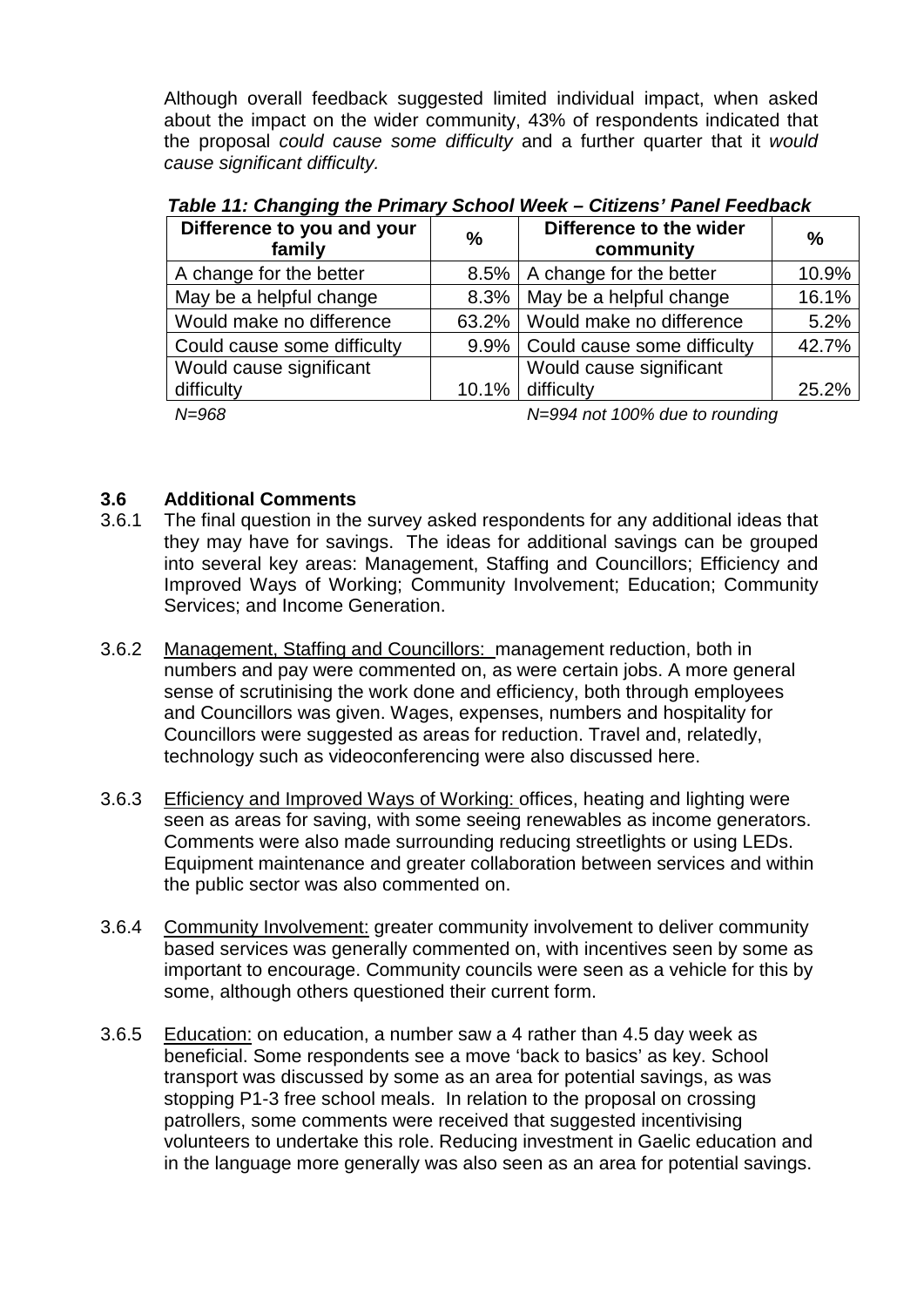#### 3.6.6 Community Services

Recycling was generally seen as something to encourage, with less need to pick up green bins for example as a result. Road maintenance was generally seen as something to sort out properly when the need arises, rather than piecemeal repairs adding up. Utilising alternative providers or doing less grasscutting, verge cutting and gardening were also discussed.

#### **4. Overall conclusions**

4.1 The results of the Budget Consultation for 2016/17 demonstrate that, as in 2014, the respondents from the Citizens' Panel continue to differentiate the potential impact of the budget proposals upon them and their families and upon the wider community. This is summarised in tables 12 and 13 below.

| <b>Proposal</b>                             | % Indicating: A change<br>for the better, May be a<br>helpful change or Would<br>make no difference * | % Indicating: Could<br>cause some difficulty or<br><b>Would cause significant</b><br>difficulty |
|---------------------------------------------|-------------------------------------------------------------------------------------------------------|-------------------------------------------------------------------------------------------------|
| <b>Reduction in Community Support</b>       | 87.8                                                                                                  | 12.1                                                                                            |
| <b>Services</b>                             |                                                                                                       |                                                                                                 |
| Changing the working week                   | 86.8                                                                                                  | 13.2                                                                                            |
| <b>Music Tuition</b>                        | 84.7                                                                                                  | 15.2                                                                                            |
| <b>Play Areas</b>                           | 82                                                                                                    | 18                                                                                              |
| <b>Crossing Patrollers</b>                  | 81.4                                                                                                  | 18.6                                                                                            |
| Changing the primary school week            | 80                                                                                                    | 20.0                                                                                            |
| Reducing Secondary School Staffing by<br>1% | 75                                                                                                    | 25                                                                                              |
| <b>Burials</b>                              | 71.6                                                                                                  | 28.3                                                                                            |
| Recycling                                   | 61.7                                                                                                  | 38.3                                                                                            |

#### **Table 12: Summary of Responses – Difference to You and Your Family**

*\*not all proposals had each answer option \*\*do not all total 100% due to rounding*

#### **Table 13: Summary of Responses – Difference to the Wider Community**

| <b>Proposal</b>                                          | % Indicating: A change<br>for the better, May be a<br>helpful change or Would<br>make no difference * | % Indicating: Could<br>cause some difficulty or<br><b>Would cause significant</b><br>difficulty |
|----------------------------------------------------------|-------------------------------------------------------------------------------------------------------|-------------------------------------------------------------------------------------------------|
| Changing the working week                                | 57.6                                                                                                  | 42.4                                                                                            |
| <b>Burials</b>                                           | 53.4                                                                                                  | 46.6                                                                                            |
| <b>Play Areas</b>                                        | 44.5                                                                                                  | 55.5                                                                                            |
| <b>Music Tuition</b>                                     | 38.3                                                                                                  | 61.6                                                                                            |
| Changing the primary school week                         | 32.2                                                                                                  | 67.9                                                                                            |
| Reducing Secondary School Staffing by                    | 27.6                                                                                                  | 72.4                                                                                            |
| 1%                                                       |                                                                                                       |                                                                                                 |
| Recycling                                                | 25.9                                                                                                  | 74.1                                                                                            |
| <b>Crossing Patrollers</b>                               | 22.7                                                                                                  | 77.3                                                                                            |
| <b>Reduction in Community Support</b><br><b>Services</b> | 17.8                                                                                                  | 82.3                                                                                            |

*\*not all proposals had each answer option \*\*do not all total 100% due to rounding*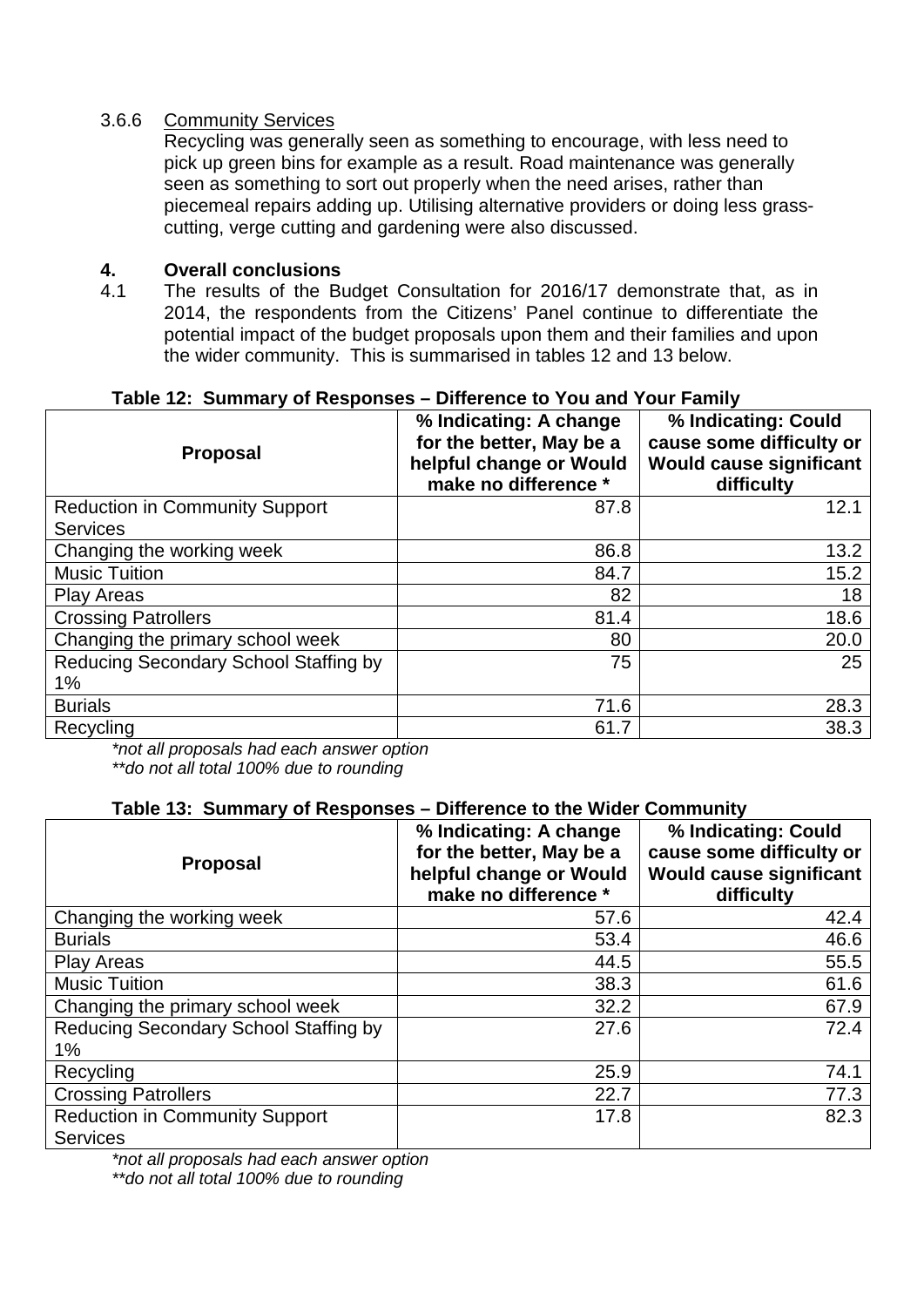- 4.2 In general, the majority of the panel do not anticipate the proposals *could cause some* or *would cause significant difficulty* for them or their family*.* The picture is reversed however when considering the potential impact upon the wider community where, with the exception of changing the working week and burials, the majority of panel members have indicated the proposals *could cause some* or *would cause significant* difficulty.
- 4.3 It is also important to note that for a number of the proposals play areas, secondary school staffing, music tuition, the working week and primary school week – respondents with school aged children generally indicated greater impact to them and their family than the panel overall.

#### **5. Implications**

- 5.1 Resource implications: the report provides feedback from the Citizens' Panel Budget Consultation survey to assist Members in the decisions regarding resources. The survey was developed, distributed, collated and analysed inhouse in order to avoid additional costs.
- 5.2 Legal implications: Best Value requires the Council to consult the public on matters affecting them (Local Government Scotland Act 2003). There will be new legal duties involve the public on resource allocation under the Community Empowerment Act. We await the statutory guidance for that. Other legal implications relate to our equalities duties set out below.

#### 5.3 Equalities:

The Council's duties under the Equality Act require us to assess for any negative impact relating to characteristics that people have that are protected in law e.g. age, disability, gender, and give due regard to these in the decision making process. The feedback from the survey will assist towards assessing for any potential impacts.

- 5.4 Climate Change/Carbon Clever: Just over 40% of the panel now respond to surveys electronically. This reduces paper and distribution costs which also reduce carbon emissions.
- 5.5 Gaelic implications: there are no Gaelic implications.

#### 5.6 Risk implications:

There has been an ongoing challenge to recruit younger members to the Citizens' Panel which is not untypical for panels or surveys. Attempts have been made to boost numbers through the college network and youth voice but also to engage with younger age groups through different approaches. As in previous years, it will be important to feed back to the panel what difference their views have had in order to maintain engagement.

#### 5.7 Rural implications:

74% of respondents live outwith the Inverness area. Where meaningful, differences in response patterns between urban and rural areas have been provided.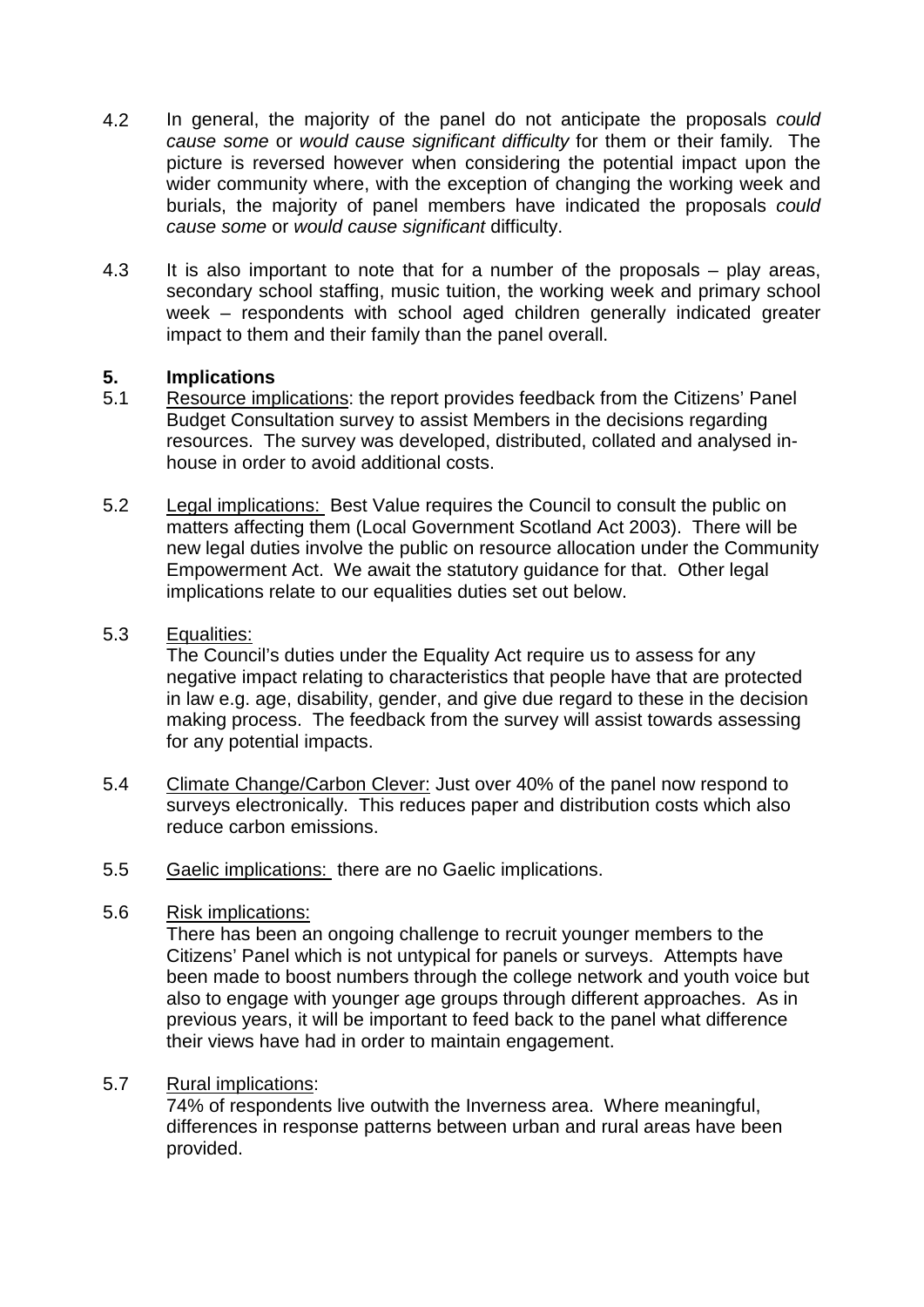# **6. Recommendation**

Members are asked to:

1. Consider and note the results of the Budget Consultation Survey for 2016/17.

Author: Alison Clark, Principal Policy Officer

Analysis: Alison Clark Struan Charters, Graduate Intern - Policy Team

Date: 8 January 2016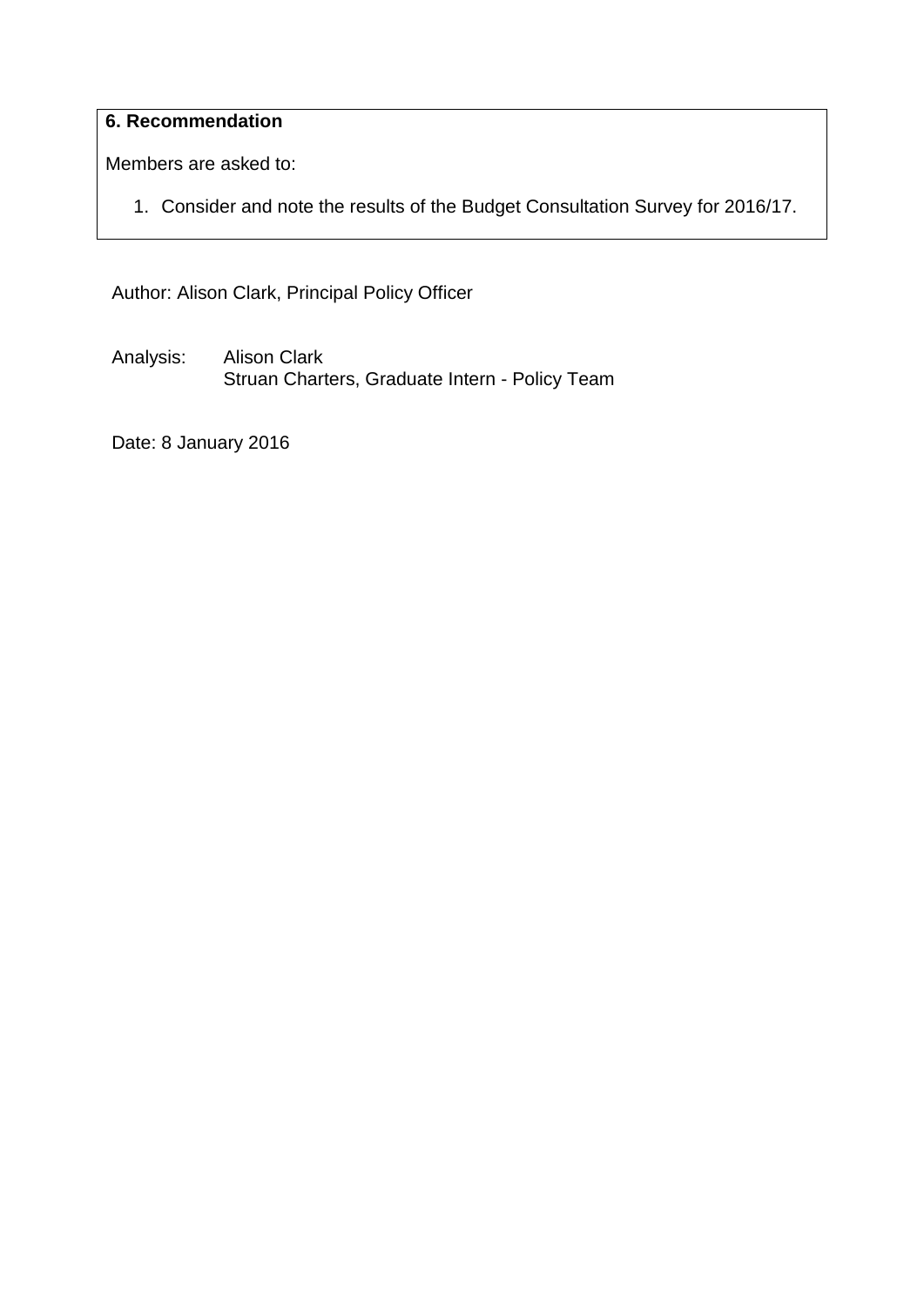# **Appendix 1**

*A copy of the survey is provided in a separate PDF document.*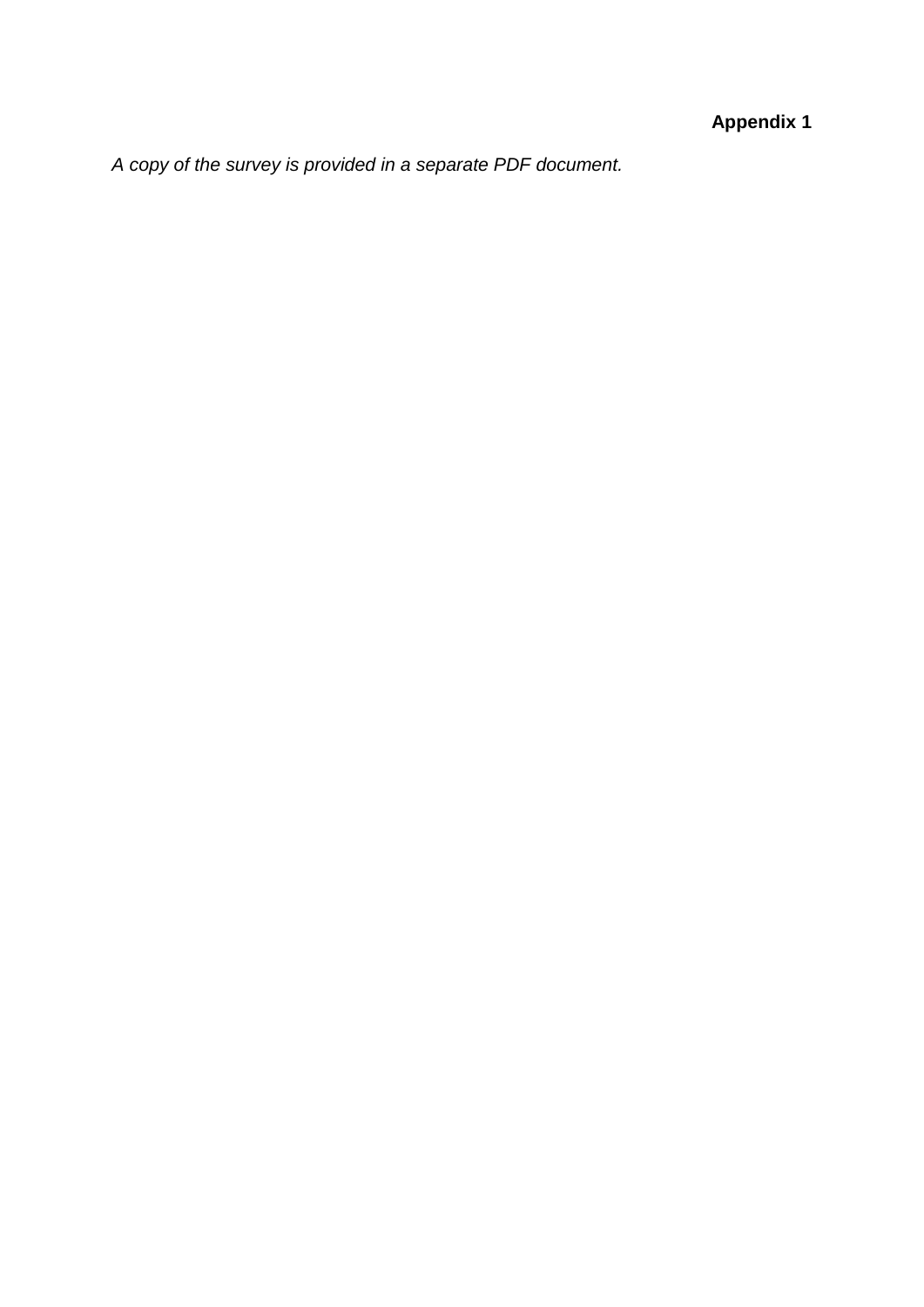# **Appendix 2**

# **Respondent Profile**

# *Note: not all respondents provided respondent profile information*

| <b>Gender</b> | No.   | % |       |
|---------------|-------|---|-------|
| Male          | $46-$ |   | 47.0% |
| Female        | 527   |   | 53.0% |
| Total         | 994   |   | 100%  |

| Age                | No.  | $\%$   |
|--------------------|------|--------|
| 16-24              | 23   | 2.3%   |
| 25-34              | 34   | 3.4%   |
| $35 - 44$          | 78   | 7.8%   |
| 45-54              | 159  | 15.9%  |
| 55-64              | 278  | 27.8%  |
| 65-74              | 305  | 30.5%  |
| Over <sub>75</sub> | 124  | 12.4%  |
| Total              | 1001 | 100.1% |

| <b>School Aged Children in</b><br><b>Household</b> | No. | $\%$ |       |
|----------------------------------------------------|-----|------|-------|
| Yes                                                | 150 |      | 15.2% |
| No                                                 | 840 |      | 84.8% |
| Гotal                                              |     |      | 100%  |

| <b>Disability</b> | No. | % |       |
|-------------------|-----|---|-------|
| Yes               | 112 |   | 11.3% |
| No                | 881 |   | 88.7% |
| Total             | 993 |   | 100%  |

| <b>Ethnicity</b>             | No.  | $\%$  |
|------------------------------|------|-------|
| White                        | 990  | 98.7% |
| Mixed                        | 2    | 0.2%  |
| Asian, Asian Scottish, Asian |      |       |
| <b>British</b>               | 5    | 0.5%  |
| African                      | 3    | 0.3%  |
| Carribean or Black           |      | 0.1%  |
| <b>Other Ethnic</b>          | 2    | 0.2%  |
| Total                        | 1003 | 100%  |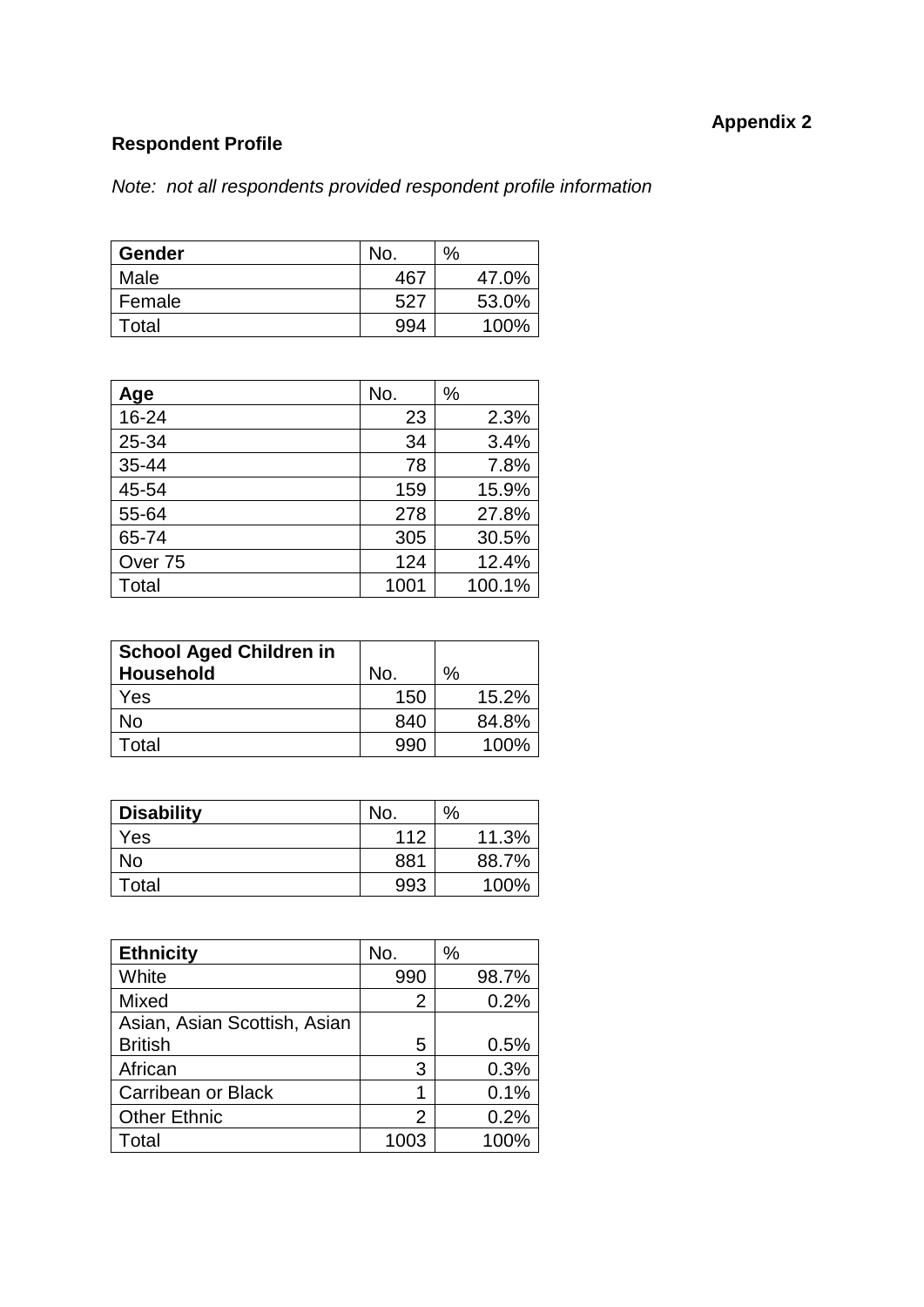| <b>Council Ward</b>                       | No.  | $\frac{0}{0}$ |
|-------------------------------------------|------|---------------|
| 1. North, West and Central Sutherland     | 30   | 2.99%         |
| 2. Thurso                                 | 31   | 3.09%         |
| 3.Wick                                    | 25   | 2.49%         |
| <b>4. Landward Caithness</b>              | 59   | 5.88%         |
| 5. East Sutherland and Edderton           | 41   | 4.08%         |
| 6. Wester Ross, Strathpeffer and Lochalsh | 65   | 6.47%         |
| <b>7. Cromarty Firth</b>                  | 41   | 4.08%         |
| 8. Tain and Easter Ross                   | 49   | 4.88%         |
| 9. Dingwall and Seaforth                  | 49   | 4.88%         |
| 10. Black Isle                            | 58   | 5.78%         |
| 11. Eilean a' Cheò                        | 61   | 6.08%         |
| 12. Caol and Mallaig                      | 21   | 2.09%         |
| 13. Aird and Loch Ness                    | 55   | 5.48%         |
| 14. Inverness West                        | 35   | 3.49%         |
| <b>15. Inverness Central</b>              | 32   | 3.19%         |
| 16. Inverness Ness-side                   | 44   | 4.38%         |
| 17. Inverness Millburn                    | 37   | 3.69%         |
| 18. Culloden and Ardersier                | 53   | 5.28%         |
| 19.Nairn                                  | 67   | 6.67%         |
| 20. Inverness South                       | 58   | 5.78%         |
| 21. Badenoch and Strathspey               | 50   | 4.98%         |
| 22. Fort William and Ardnamurchan         | 43   | 4.28%         |
| Total                                     | 1004 | 100%          |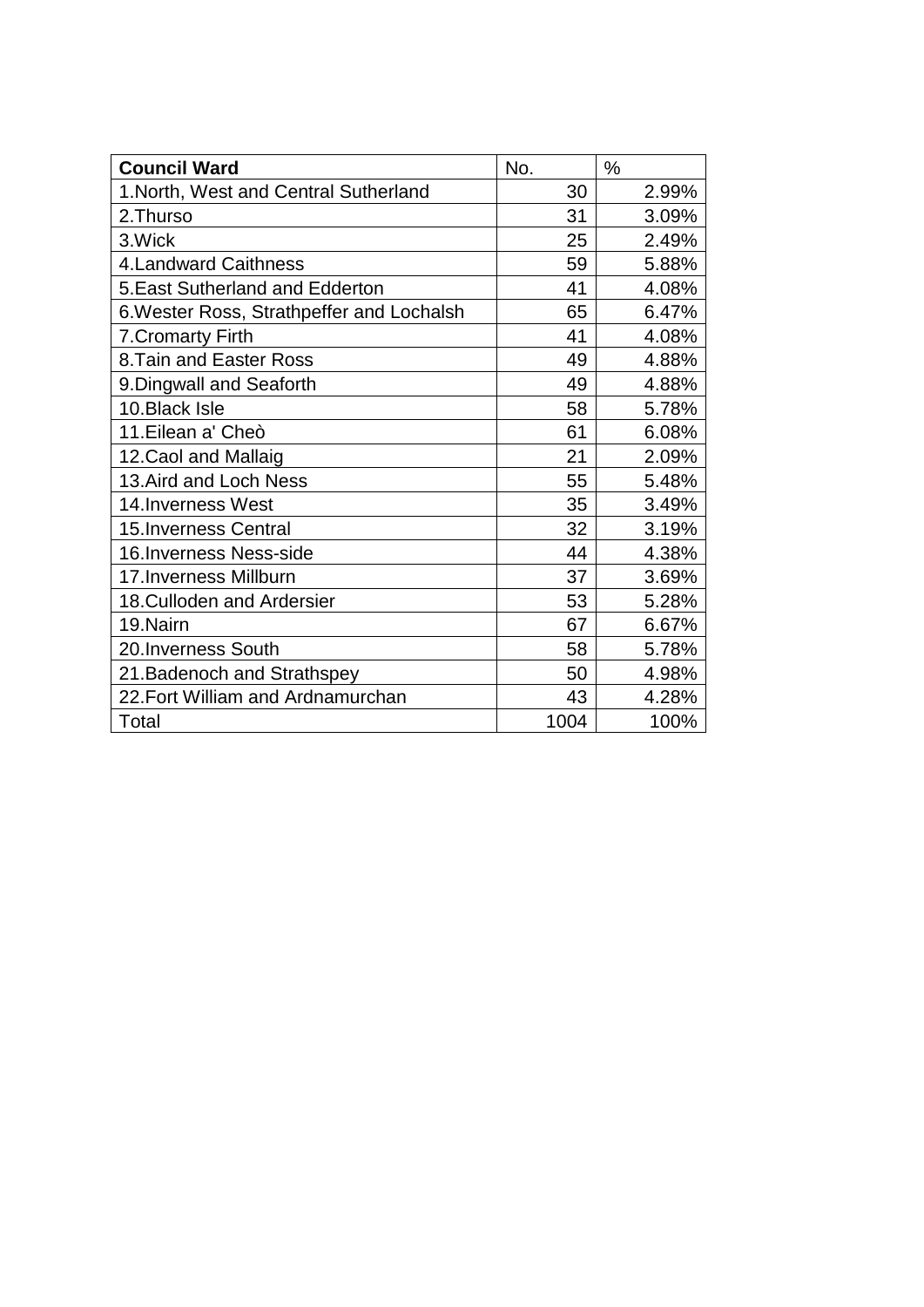# **Budget Consultation for 2016/17**

#### **Web Survey Summary**

#### **Council Tax**

- **63%** of respondents were in favour or a 5% increase
- **39%** of respondents were in favour of a 10% increase

#### **Community Services**

#### Play Areas

- **55.6%** reported that the proposal *would make no difference* to them or their family.
- **41.2%** indicated that it *could cause some difficulty* to the wider community and a further **20.5%** that it *would cause significant difficulty.*
- **14%** indicated that they would be happy to be involved with a local group running a play area.

#### Recycling

- **53.6%** of respondents indicated that the proposal *would make no difference* to them or their family.
- A further **37%** reported that it could have some impact on them and their family; **22.7%** that it *could cause some difficulty* and **14.2%** that it *would cause significant difficulty.*
- The majority of respondents indicated that the proposal could impact on the wider community; **49.9%** that it *could cause some difficulty* and **23.5%** that it *would cause significant difficulty.*

#### Burials

- **70.8%** of respondents reported that the proposal *would make no difference* to them or their family.
- **Half** of respondents indicated that the proposal *would make no difference* to the wider community. A further **35.6%** reported that it *could cause some difficulty* to the wider community.

#### **Care and Learning**

#### Secondary Staffing

- **46.5%** of respondents reported that the proposal *would make no difference* to them or their family.
- Just under half of respondents indicated that the proposal may impact upon them and their family; **22.9%** that it *could cause some difficulty*  and **25.9%** that it *would cause significant difficulty.*
- The majority of respondents indicated that the proposal could impact on the wider community; **38.5%** that it *could cause some difficulty* and **41%** that it *would cause significant difficulty.*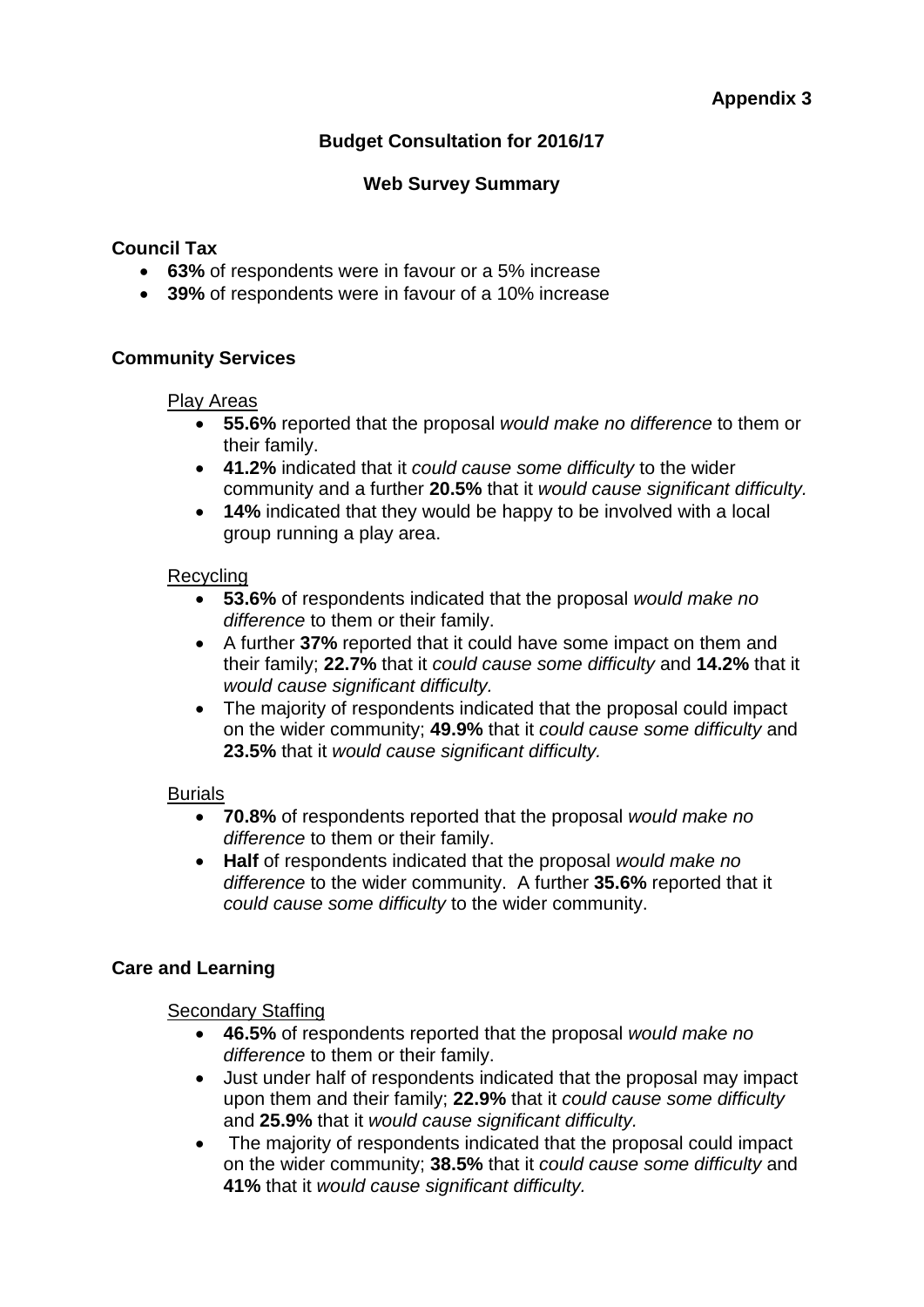Music Tuition

- **56.6%** of respondents reported the proposal *would make no difference*  to them or their family. A further **fifth** were concerned that it *would cause significant difficulty.*
- The majority of respondents indicated that it could impact on the wider community; **39.7%** that it *could cause some difficulty* and **28.1%** that it *would cause significant difficulty.*

School Crossing Patrollers

- **66.2%** of respondents indicated that the proposal *would make no difference* to them or their family.
- **42.8%** reported that the proposal *could cause some difficulty* to the wider community and a further **32%** that it *would cause significant difficulty.*

#### Community Support Services

- **45%** of respondents disagreed or strongly disagreed with the proposal to reduce the community support services budget by 6%.
- **58.2%** disagreed or strongly disagreed with the proposal to reduce the budget by 10% and just under **70%** disagreed or strongly disagreed with the proposal to remove the budget altogether.
- **78.5%** of respondents reported that the proposal *would make no difference* to them or their family however respondents were concerned at the potential impact on the wider community with **45.9%** reporting that it *could cause some difficulty* and **36.3%** *would cause significant difficulty.*

## **The Working Week**

General Working Week

- **46%** indicated that the proposal *would make no difference* to them or their family.
- **18.7%** indicated that it *could cause some difficulty* and a further **10.5%** that it *would cause significant difficulty* to them and their family.
- **41.7%** reported that the proposal *could cause some difficulty* to the wider community and **16.2%** that it *would cause significant difficulty.*

Primary School Week

- **43.1%** reported that the proposal *would make no difference* to them or their family.
- **20.2%** reported that it *could cause some difficulty* and a further **21.4%** that it *would cause significant difficulty* to them or their family
- The majority of respondents reported that it would have an impact on the wider community; **38.7%** that it *could cause some difficulty* and a further **36.2%** that it *would cause significant difficulty.*

\_\_\_\_\_\_\_\_\_\_\_\_\_\_\_\_\_\_\_\_\_\_\_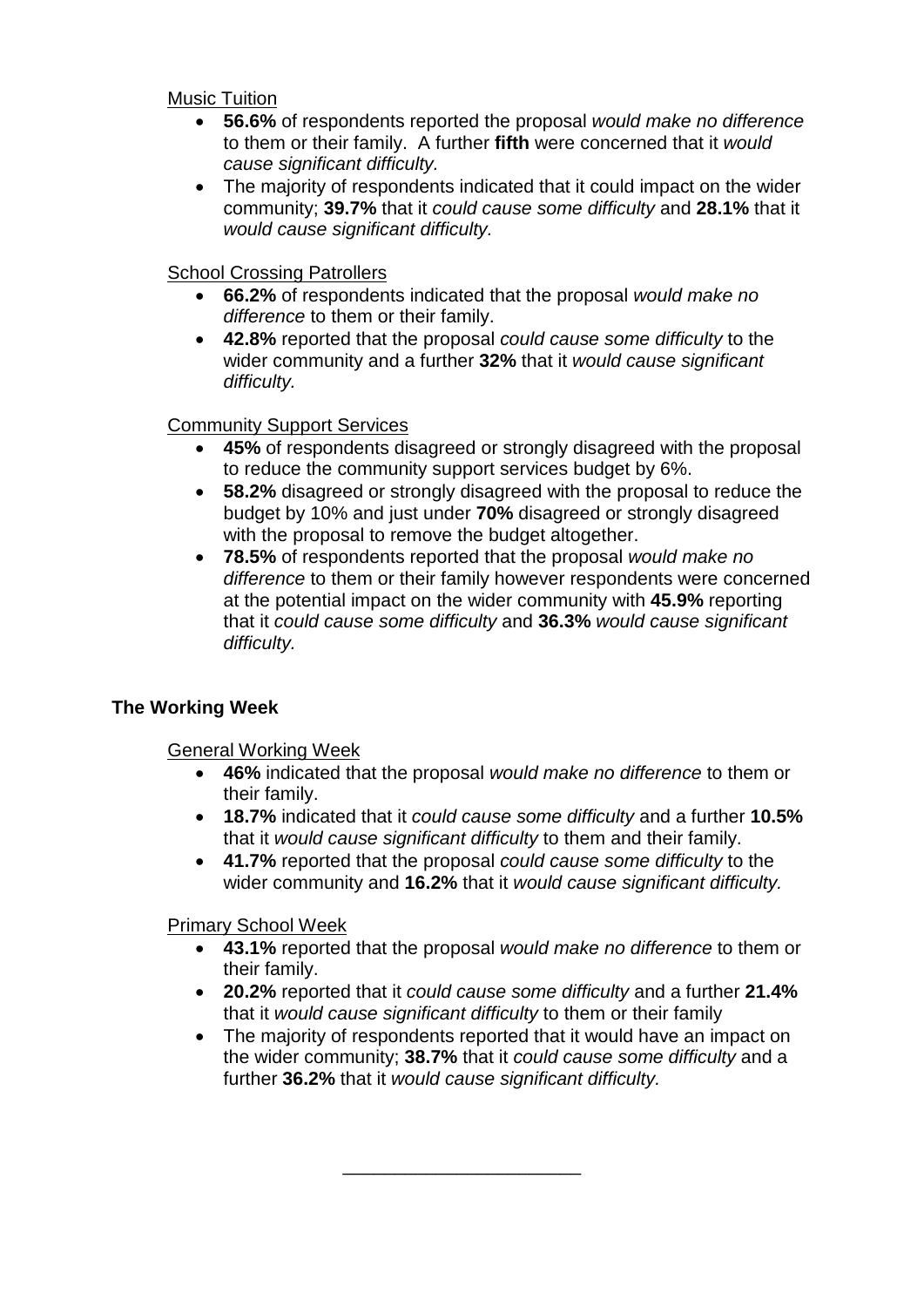#### **Budget Facebook Chats – Feedback Summary**

Highland Council has held a series of Budget Facebook Chats with members of the public over the autumn.

Over 10,000 people like the Council's Facebook page. The vast majority of these people live in the Highlands, with around a quarter living in the Inverness area. There is a wide spectrum of ages, with 74% of people aged between 25 and 54. 10% are over 55's and 16% under 25's.

Facebook chats were held on:

27 October 2015 – Council Tax 3 November 2015 – Community Services 11 November 2015 – Care and learning 1 December 2015 – Council Budget

Chairs of Committees, Directors and Senior Officers took part in the chats, supported by Corporate Communications.

#### **Council Tax**

The first chat in October focussed on explaining the budget situation and sought to gain views on council tax. A council tax rise of 5% would equate to just under £5 per month for properties on Band D.

The chat reached 5,200 people. Around 150 comments were made on the page.

A poll was included on the page which asked the question "The Council has to save around 6% across all services next year. Would you be willing to pay a bit more council tax to protect some services against cuts eg. education, care, roads, voluntary groups etc?"

144 people responded to the poll with 45% saying they would be prepared to pay more, 40% saying they would not wish to pay more and 5% said they didn't know.

A wide range of opinions were expressed on the topic of raising the council tax. However, many people said that they would be happy to pay a bit extra on their Council Tax as long as it helps to protect frontline services and doesn't affect the poorest disproportionally.

#### **Community Services**

Over 1,200 people took part in the second chat which focussed on community services, including bin collections.

The facebook chat posed some questions on bin collection, car parking charges and whether people would be prepared to do a bit more in their communities to protect frontline services."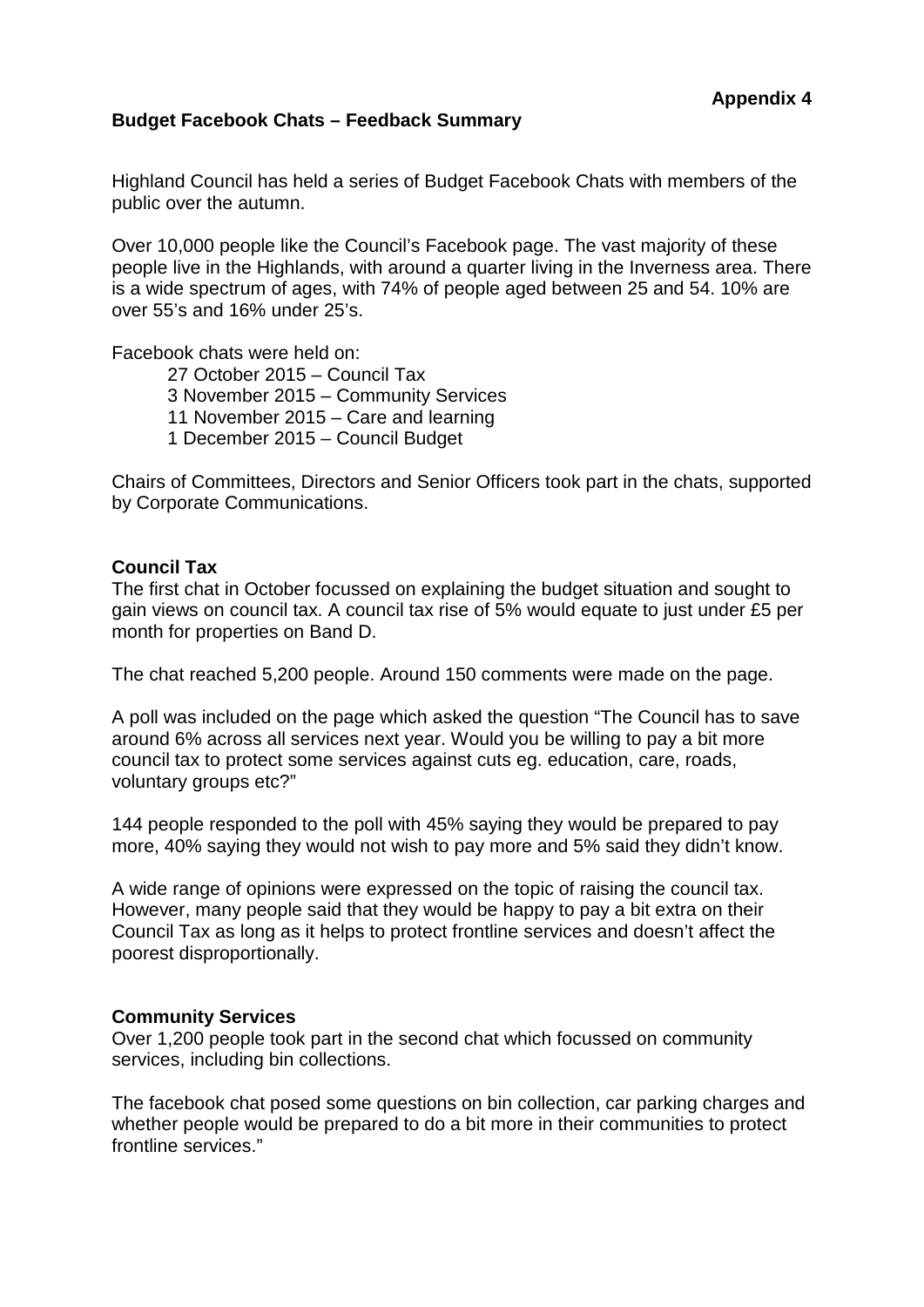There were a total of more than 600 comments on the event page relating to frontline services such as bin collection and car parking.

Participants were asked a series of questions relating to frontline services such as bin collection and car parking.

Participants were asked the question: "Should green bins move to three-weekly collections to save money for other essential services?"

To date, a total of 1,231 people responded. 1,153 people (93.66%) said no to this idea. 71 people (5.77%) said yes and 7 (0.57%) indicated that they weren't sure. In response to the feedback regarding green bin collection, participants were given a list of Community Services and were asked what area the Council should look to save money in?

Of the 169 that responded to date, 95 (56.21%) suggested grass cutting, 42 (24.85%) suggested that car park charges should be increased, 13 (7.69%) said public toilets, 12 (7.10%) said playparks, 4 (2.37%) said recycling and 3 (1.78%) said gritting.

173 people to date have responded to the question "The Council needs to find ways of increasing income as well as saving money. Should the council charge for all car parks over 20 spaces?"

100 (57.80%) said no to this idea. 69 (39.88%) said yes and 4 (2.31%) said they weren't sure.

Respondents were also asked if they would be willing to do a little more in their community to protect frontline services, such as carrying out grass cutting, gritting and footpath clearing.

Of the 298 people who have responded to date, 163 (54.70%) said that they wouldn't, 43 (14.43%) said they would and 92 (30.87%) said that they would need more information.

#### **Care and Learning**

The third event focused on Care and Learning. Around 300 comments on were made on the event page. These included questions and comments from members of the public and answers from Cllr Millar and Mr Alexander.

Participants were asked questions relating to a number of issues including the Primary School week and children's Social Workers.

Participants were asked the question: "If we can protect services by reducing the Primary School week to 22.5 hours (over 4.5 days) which is the nationally agreed class contact time for teachers, would to this be acceptable to you?"

Of the 428 that responded to date, 357 (83.41%) said no, 66 (15.42%) said yes and 5 (1.17%) said they didn't know.